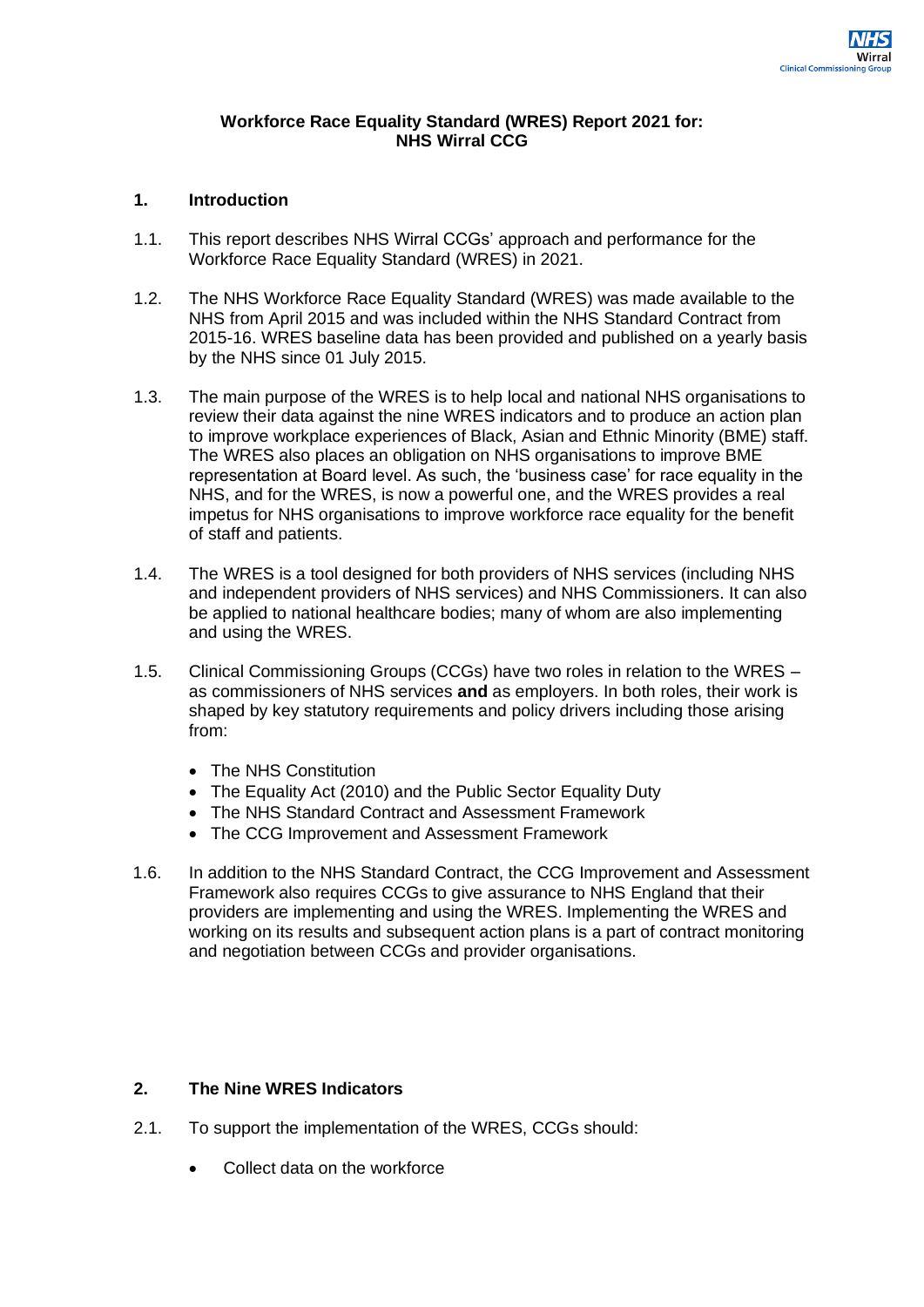- Carry out data analyses
- Produce an annual report
- Publish their WRES report and action plan
- 2.2. With over one million employees, the NHS is mandated to show progress against a number of indicators of workforce equality, including a specific indicator to address the low numbers of BME board members across the organisation.
- 2.3. The table below shows the nine WRES indicators that NHS organisations are required to report on an annual basis. These are based on existing data sources such as Electronic Staff Records (ESR) and NHS National Staff Survey results.

| Table 1.1                                                                                                       | <b>Nine WRES Indicators:</b>                                                                                                                                                                                                                                                   |  |  |  |
|-----------------------------------------------------------------------------------------------------------------|--------------------------------------------------------------------------------------------------------------------------------------------------------------------------------------------------------------------------------------------------------------------------------|--|--|--|
| <b>Workforce indicators</b>                                                                                     |                                                                                                                                                                                                                                                                                |  |  |  |
|                                                                                                                 | For each of these four workforce indicators, compare the data for White and BME staff                                                                                                                                                                                          |  |  |  |
| 1.                                                                                                              | Percentage of staff in each of the AfC Bands 1-9 and VSM (including executive<br>Board members) compared with the percentage of staff in the overall workforce<br>Note: Organisations should undertake this calculation separately for non-clinical<br>and for clinical staff. |  |  |  |
| 2.                                                                                                              | Relative likelihood of staff being appointed from shortlisting across all posts.                                                                                                                                                                                               |  |  |  |
| 3.                                                                                                              | Relative likelihood of BME staff entering the formal disciplinary process compared<br>to that of white staff.                                                                                                                                                                  |  |  |  |
|                                                                                                                 | Note: This indicator will be based on data from a two-year rolling average of the<br>current year and the previous year.                                                                                                                                                       |  |  |  |
| 4.                                                                                                              | Relative likelihood of staff accessing non-mandatory training and CPD.                                                                                                                                                                                                         |  |  |  |
|                                                                                                                 | <b>National NHS Staff Survey indicators (or equivalent)</b>                                                                                                                                                                                                                    |  |  |  |
| For each of the four staff survey indicators, compare the outcomes of the responses for White<br>and BME staff. |                                                                                                                                                                                                                                                                                |  |  |  |
| 5.                                                                                                              | Key Findings (KF) 25. Percentage of staff experiencing harassment, bullying or<br>abuse from patients, relatives or the public in last 12 months.                                                                                                                              |  |  |  |
| 6.                                                                                                              | KF 26. Percentage of staff experiencing harassment, bullying or abuse from staff<br>in last 12 months                                                                                                                                                                          |  |  |  |
| 7.                                                                                                              | KF 21. Percentage believing that trust provides equal opportunities for career<br>progression or promotion.                                                                                                                                                                    |  |  |  |
| 8.                                                                                                              | Q17. In the last 12 months have you personally experienced discrimination at work<br>from any of the following?<br>b) Manager/team leader or other colleagues.                                                                                                                 |  |  |  |
|                                                                                                                 | <b>Board representation indicator</b>                                                                                                                                                                                                                                          |  |  |  |
| For this indicator, compare the difference for White and BME staff.                                             |                                                                                                                                                                                                                                                                                |  |  |  |
| 9.                                                                                                              | Percentage difference between the organisations' Board voting membership and                                                                                                                                                                                                   |  |  |  |
|                                                                                                                 | its overall workforce disaggregated:                                                                                                                                                                                                                                           |  |  |  |
|                                                                                                                 | By voting membership of the Board                                                                                                                                                                                                                                              |  |  |  |
|                                                                                                                 | By executive membership of the Board                                                                                                                                                                                                                                           |  |  |  |
|                                                                                                                 | Note: This is an amended version of the previous definition of Indicator 9                                                                                                                                                                                                     |  |  |  |

#### **3.0 Our WRES data sets**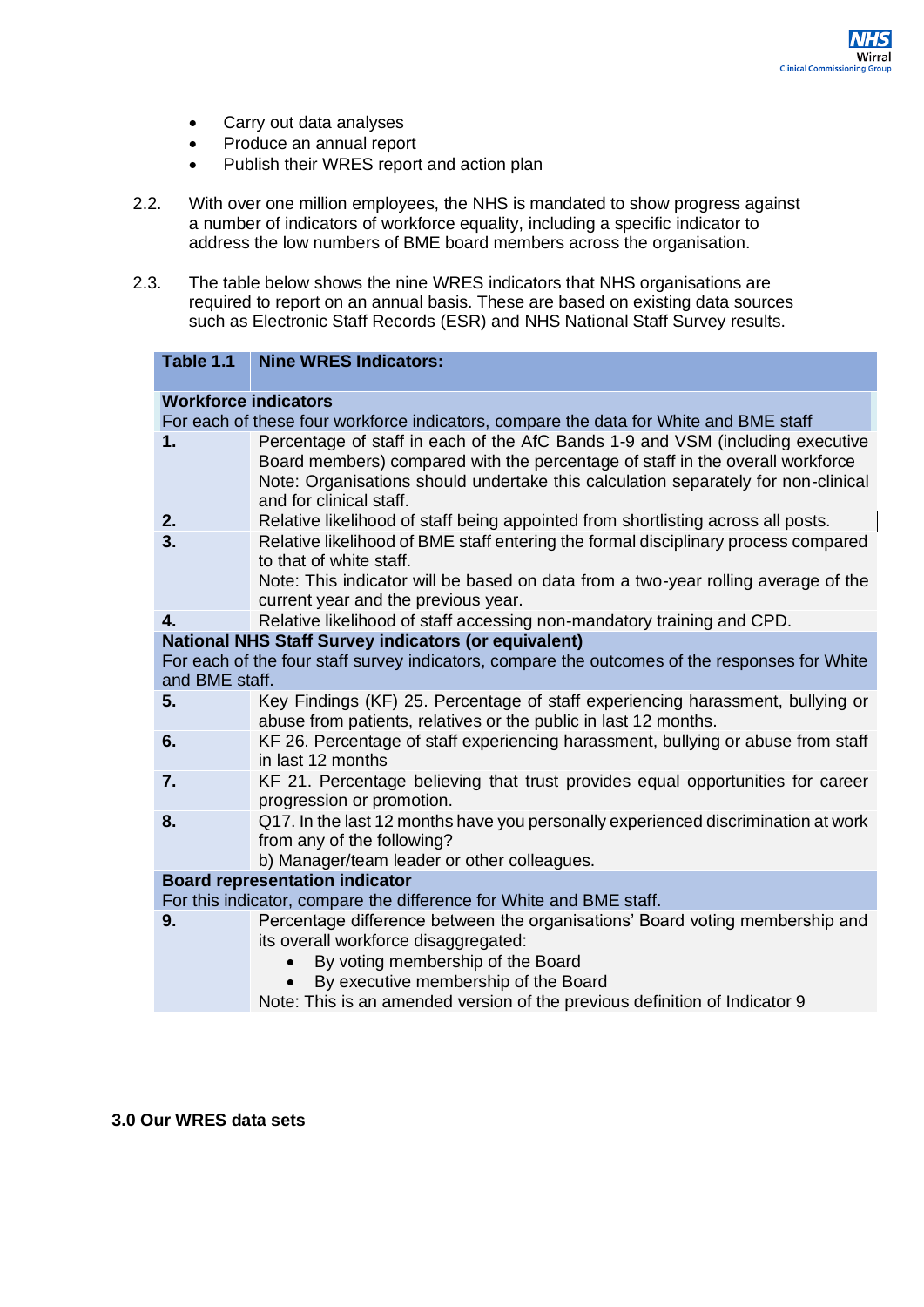The following tables show WRES reporting from the last 2 reporting periods for each of the indicators. The following data has been collated from the WRES submission templates for NHS Wirral CCG - which are in excel format.

### **3.1 Table showing summary workforce data – relating to indicator 1 and 9:**

Relating to indicators:

- Percentage of staff in each of the AfC Bands 1-9 and Very Senior Manager (VSM) (including executive Board members) compared with the percentage of staff in the overall workforce
- Percentage difference between the organisations' Board voting membership and its overall workforce disaggregated: By voting membership of the Board and executive membership of the Board

Note: This is an amended version of the previous definition of Indicator 9

These indicators link to Goals 3 and 4 for the Equality Delivery System.

| <b>NHS Wirral CCG</b>                                                | 2020                      | 2021                      |
|----------------------------------------------------------------------|---------------------------|---------------------------|
| No. of staff employed within the<br>organisation - headcount         | 91                        | 91                        |
| Proportion of BAME staff %                                           | 6.5%                      | 5.4%                      |
| Proportion of BAME staff in VSM %                                    | 10.5%                     | 10.5%                     |
| <b>Total Board Members headcount</b>                                 | 2 out of 15               | 2 out of 16               |
| <b>Proportion of BAME Executive Board</b><br>members headcount and % | 0 out of 6 white<br>$0\%$ | 0 out of 6 white<br>$0\%$ |
| Proportion of staff self-reporting their<br>ethnicity %              | 93.5%                     | 95.6%                     |

### **About this data:**

The workforce numbers have stayed stagnant since the last reporting period.

### **Context – local BAME population:**

According to the Office of National Statistics, the local BAME population of Wirral is 5%.

The proportion of BAME staff in the CCG makes up 5.4% of the workforce. Caution should be taken with this data set due to the relatively small number of BAME staff.

## **Very Senior Managers (VSM):**

The proportion of BAME staff in VSM is low with staff from BAME backgrounds making up 10.5% of very senior managers. However, caution should be taken with these data sets due to relatively low numbers of VSM staff.

### **Board Members:**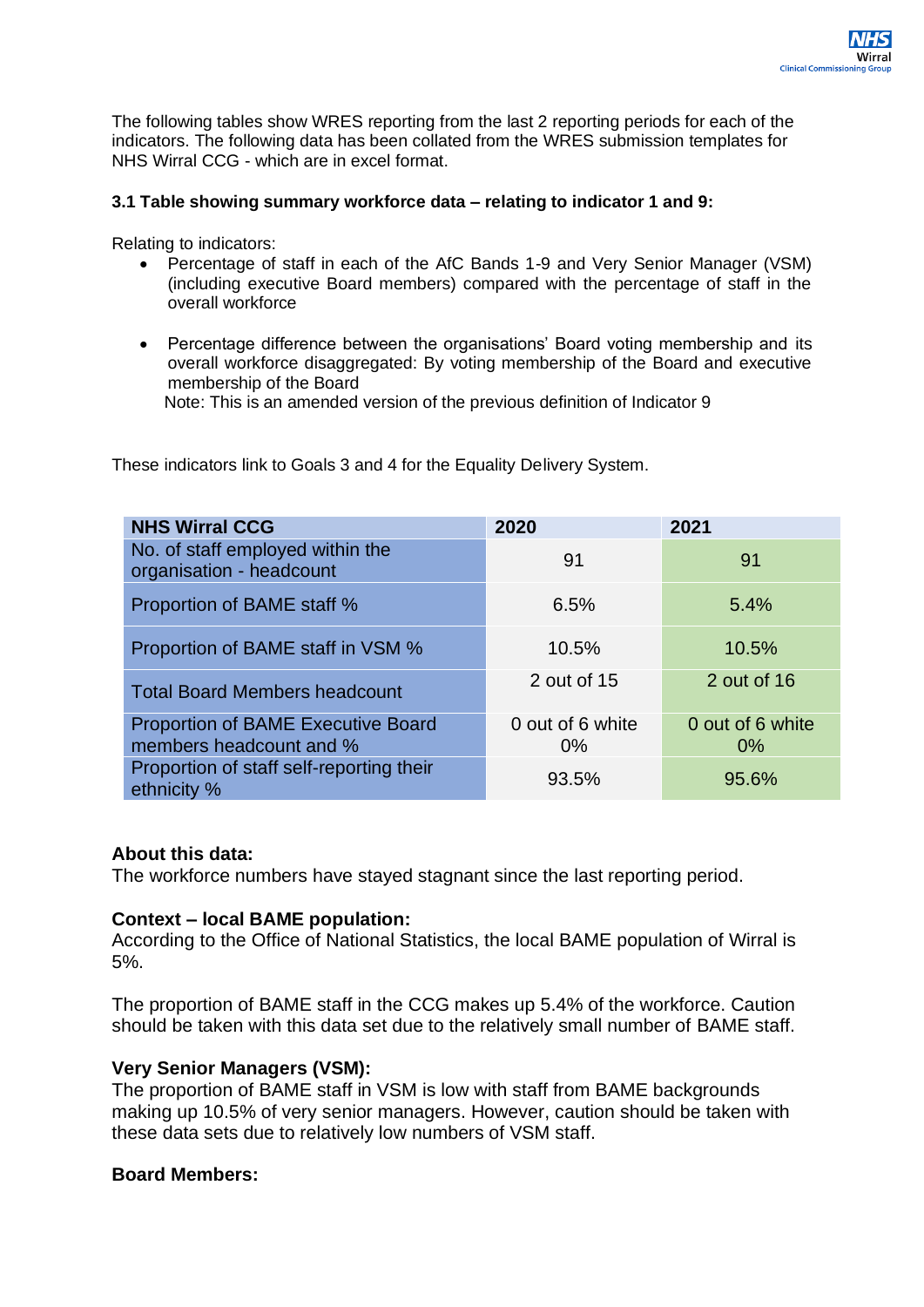

## **Proportion of BAME executive Board members:**

The number of executive Board members is relatively small – with a total of 6 people, which remains the same since 2020 reporting. The BAME representation at executive board level is at 0%. BAME representation for executive Board members is lower than both local population and BAME overall staff representation.

Clinical Commission

## **Self-reporting of ethnicity:**

The self-reporting of ethnicity on staff records is high with overall reporting at 95.6% increasing from the previous year where self-reporting was at 93.5%.

# **3.2 Table showing Recruitment data relating to indicator 2:**

Related indicators:

• The relative likelihood of staff being appointed from shortlisting across all posts

These indicators link to Goals 3 and 4 for the Equality Delivery System.

| <b>NHS Wirral CCG</b>                                                      | 2020       | 2021                 |
|----------------------------------------------------------------------------|------------|----------------------|
| Number of short-listed applicants<br>(headcount)                           | 38         | 34                   |
| BAME short listed applicants – headcount<br>and $%$                        | 6<br>15.7% | 5<br>14.7%           |
| Number appointed from shortlisting                                         | 9          | 8                    |
| BAME appointed from shortlisting -<br>headcount and % from total appointed | 1<br>3.5%  | $\overline{0}$<br>0% |
| Relative likelihood of appointment from<br>shortlisting for:               |            |                      |
| White staff<br>a)                                                          | 24.14%     | 23.08%               |
| <b>BAME</b> staff<br>b)                                                    | 16.67%     | $0\%$                |
| Unknown<br>$\mathbf{C}$                                                    | 66.67%     | 66.67%               |

## **The above data shows:**

The recruitment data has stayed fairly stagnant since the last reporting period with 9 members of staff being appointed in 2020 and 8 being appointed in 2021. The appointment of staff from BAME backgrounds has also stayed low with no appointments of people from BAME backgrounds being made, compared with only 1 in the previous year. This affects the confidence levels in the likelihood data of appointments across white, BAME and unknown backgrounds.

## **3.3. Table showing Disciplinary data relating to indicator 3:**

Related indicators: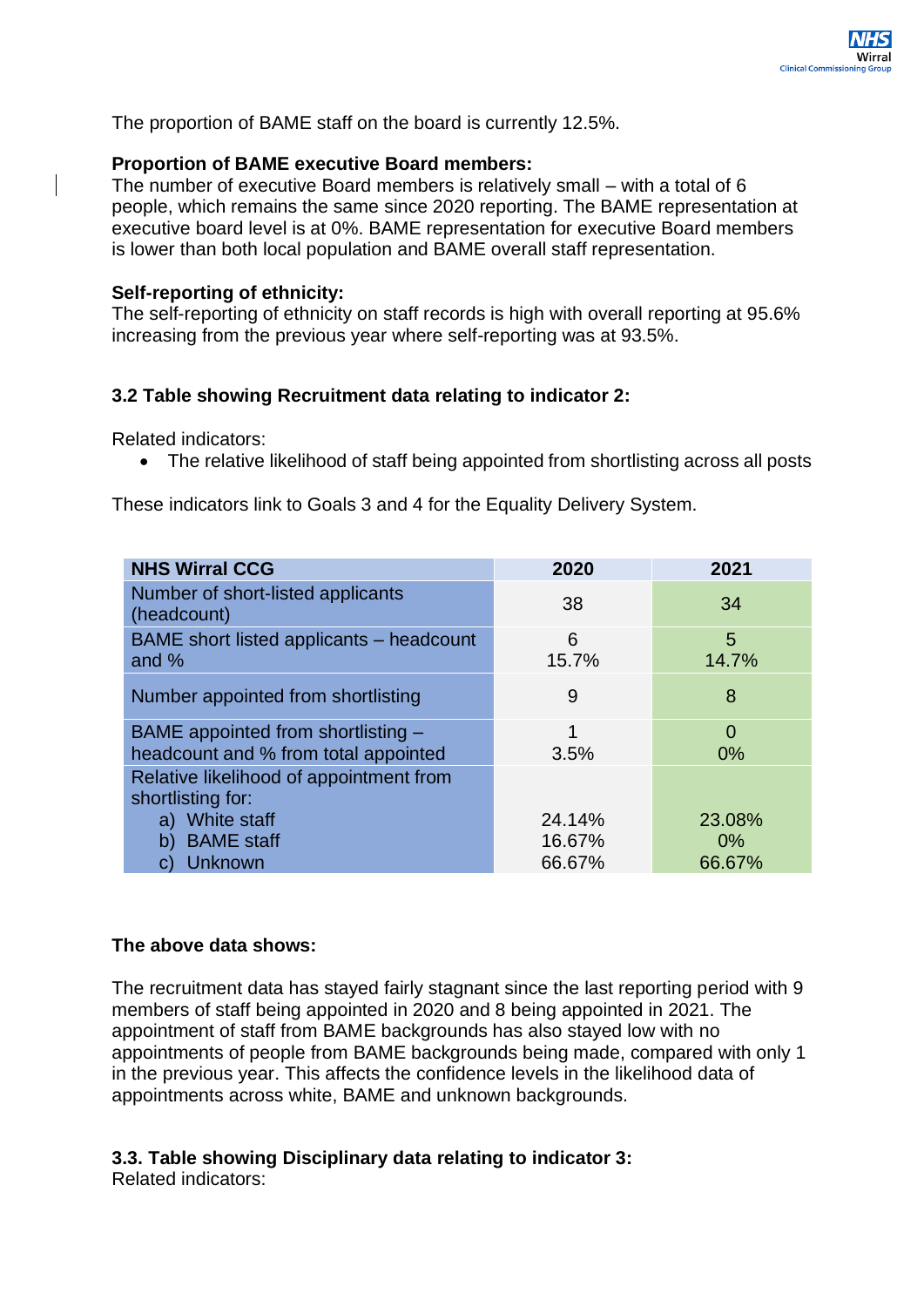• Relative likelihood of BAME staff entering the formal disciplinary process compared to that of white staff

These indicators link to Goals 3 and 4 for the Equality Delivery System.

| <b>NHS Wirral CCG</b>                                                                                                          | 2020 | 2021         |
|--------------------------------------------------------------------------------------------------------------------------------|------|--------------|
| Number of staff entering into formal<br>disciplinary process                                                                   |      | $\mathbf{O}$ |
| Number of staff from BAME entering<br>into formal disciplinary process                                                         |      |              |
| Likelihood of staff entering the formal<br>disciplinary process as a %                                                         |      |              |
| <b>Relatively likelihood of BAME staff</b><br>entering the formal disciplinary<br>process compared to white staff as a<br>$\%$ | N/A  | N/A          |

# **3.4 Table showing non mandatory training / development data:**

This data set has not been reported within WRES as this is not currently captured on ESR or within internal recording. The lack of data doesn't mean that staff don't access non mandatory training and development. Current information on this should be available within individual appraisal discussions and supervision meetings.

# **3.5 Staff Survey – experience**

Related indicators:

- KF 25. Percentage of staff experiencing harassment, bullying or abuse from patients, relatives or the public in last 12 months.
- KF 26. Percentage of staff experiencing harassment, bullying or abuse from staff in last 12 months
- KF 21. Percentage believing that trust provides equal opportunities for career progression or promotion
- In the last 12 months have you personally experienced discrimination at work from any of the following? Manager/team leader or other colleagues.

These indicators link to Goals 3 for the Equality Delivery System.

As noted within above section 3, there is no requirement to report on this indicator relating to staff survey work during this reporting period. The absence of reporting on this indicator does not mean that staff do not experience harassment, bullying or abuse.